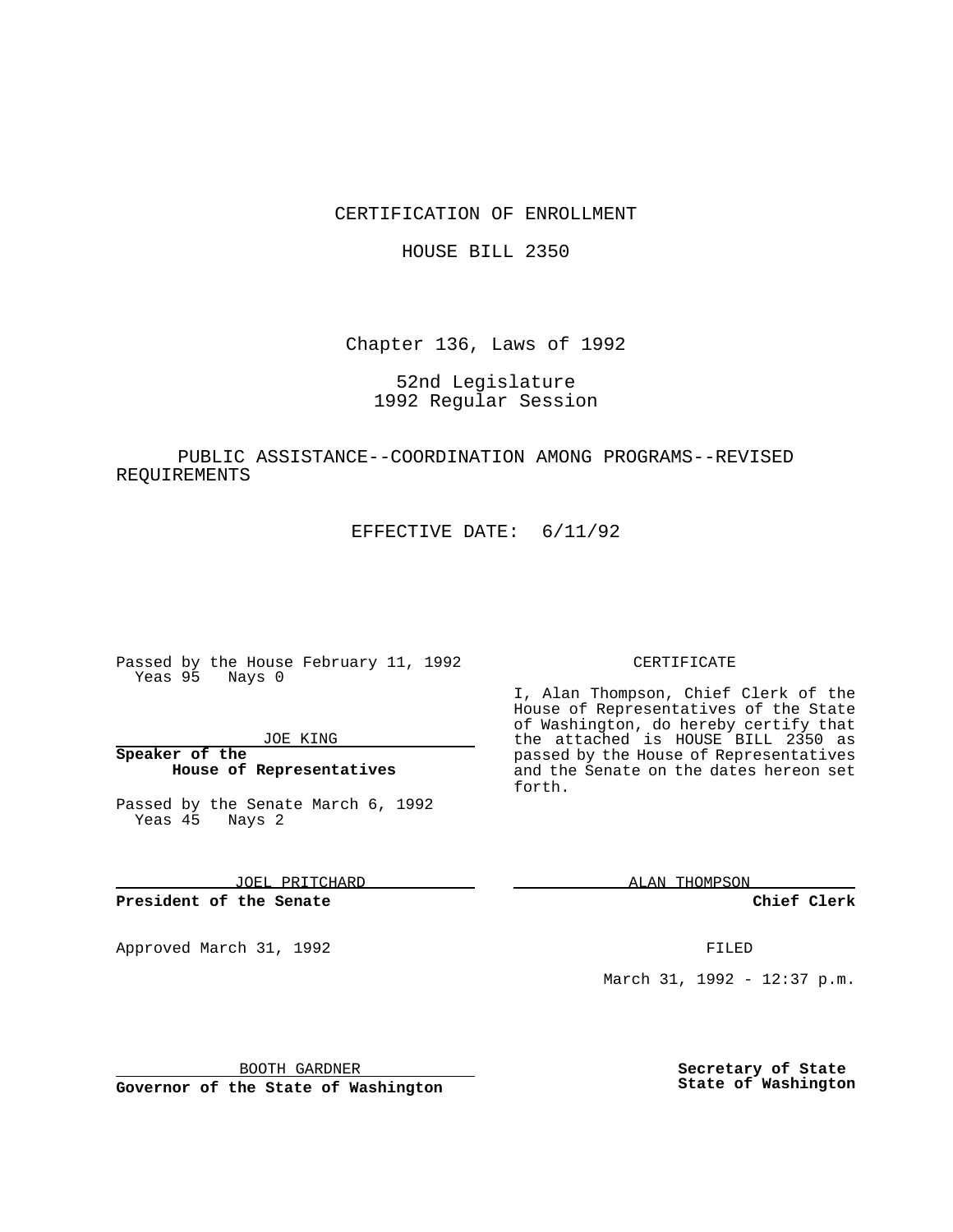## **HOUSE BILL 2350** \_\_\_\_\_\_\_\_\_\_\_\_\_\_\_\_\_\_\_\_\_\_\_\_\_\_\_\_\_\_\_\_\_\_\_\_\_\_\_\_\_\_\_\_\_\_\_

\_\_\_\_\_\_\_\_\_\_\_\_\_\_\_\_\_\_\_\_\_\_\_\_\_\_\_\_\_\_\_\_\_\_\_\_\_\_\_\_\_\_\_\_\_\_\_

Passed Legislature - 1992 Regular Session

**State of Washington 52nd Legislature 1992 Regular Session By** Representatives Leonard and Winsley; by request of Dept. of Social and Health Services

Read first time 01/15/92. Referred to Committee on Human Services.

1 AN ACT Relating to coordination between public assistance programs; 2 amending RCW 74.04.005 and 74.12.010; and repealing RCW 74.12.245.

3 BE IT ENACTED BY THE LEGISLATURE OF THE STATE OF WASHINGTON:

4 **Sec. 1.** RCW 74.04.005 and 1991 sp.s. c 10 s 1 are each amended to 5 read as follows:

6 For the purposes of this title, unless the context indicates 7 otherwise, the following definitions shall apply:

 (1) "Public assistance" or "assistance"--Public aid to persons in need thereof for any cause, including services, medical care, assistance grants, disbursing orders, work relief, general assistance and federal-aid assistance.

12 (2) "Department"--The department of social and health services. 13 (3) "County or local office"--The administrative office for one or 14 more counties or designated service areas.

p. 1 of 11 HB 2350.SL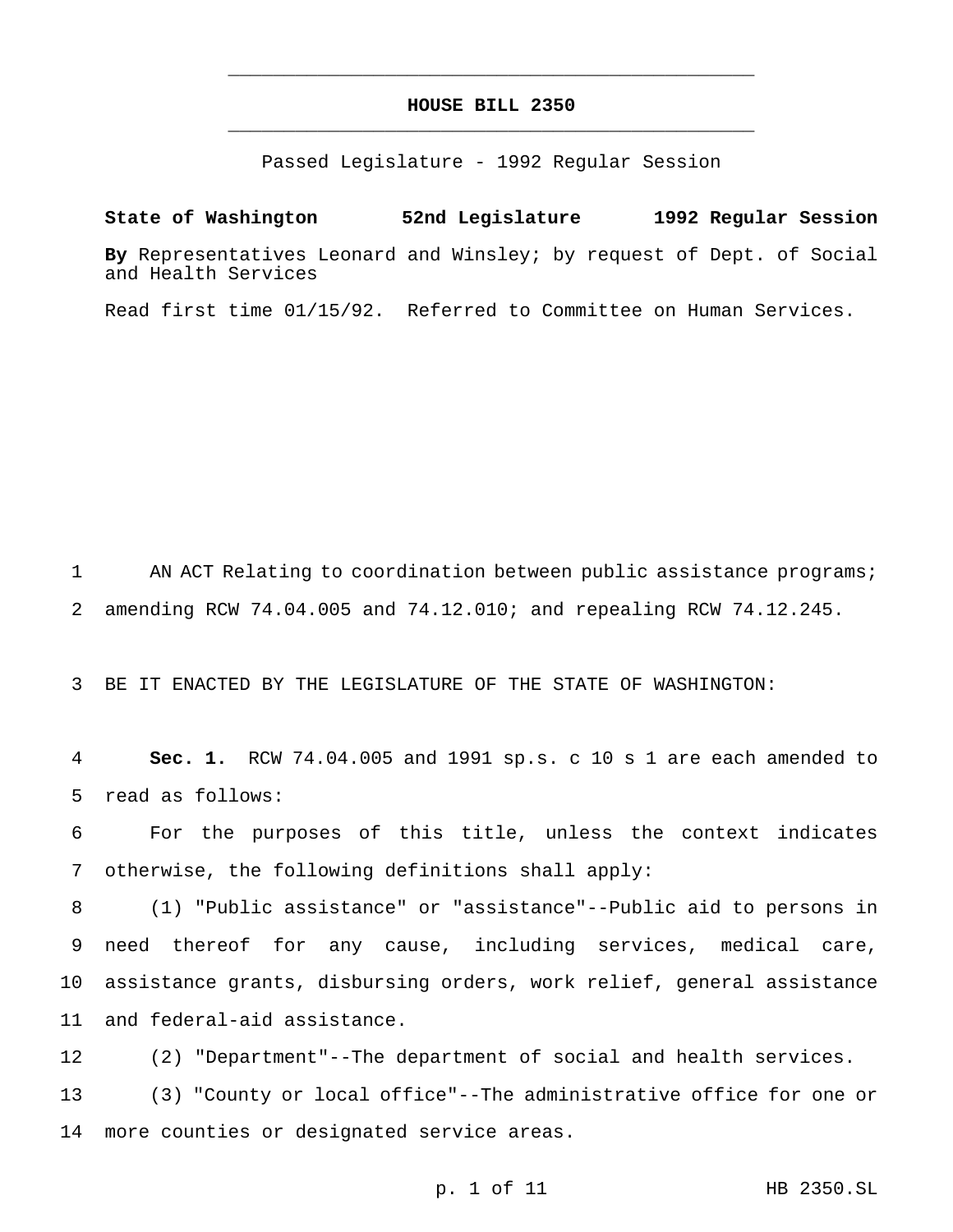(4) "Director" or "secretary" means the secretary of social and health services.

 (5) "Federal-aid assistance"--The specific categories of assistance for which provision is made in any federal law existing or hereafter passed by which payments are made from the federal government to the state in aid or in respect to payment by the state for public assistance rendered to any category of needy persons for which provision for federal funds or aid may from time to time be made, or a federally administered needs-based program.

(6)(a) "General assistance"--Aid to persons in need who:

 (i) Are not eligible to receive federal-aid assistance, other than food stamps and medical assistance; however, an individual who refuses or fails to cooperate in obtaining federal-aid assistance, without good cause, is not eligible for general assistance;

15 (ii) ((Are either)) Meet one of the following conditions:

 (A) Pregnant: PROVIDED, That need is based on the current income and resource requirements of the federal aid to families with dependent children program: PROVIDED FURTHER, That during any period in which an aid for dependent children employable program is not in operation, only those pregnant women who are categorically eligible for medicaid are eligible for general assistance; or

 (B) Incapacitated from gainful employment by reason of bodily or mental infirmity that will likely continue for a minimum of ninety days as determined by the department. Persons who are unemployable due to alcohol or drug addiction are not eligible for general assistance. Persons receiving general assistance on July 26, 1987, or becoming eligible for such assistance thereafter, due to an alcohol or drug- related incapacity, shall be referred to appropriate assessment, treatment, shelter, or supplemental security income referral services as authorized under chapter 74.50 RCW. Referrals shall be made at the HB 2350.SL p. 2 of 11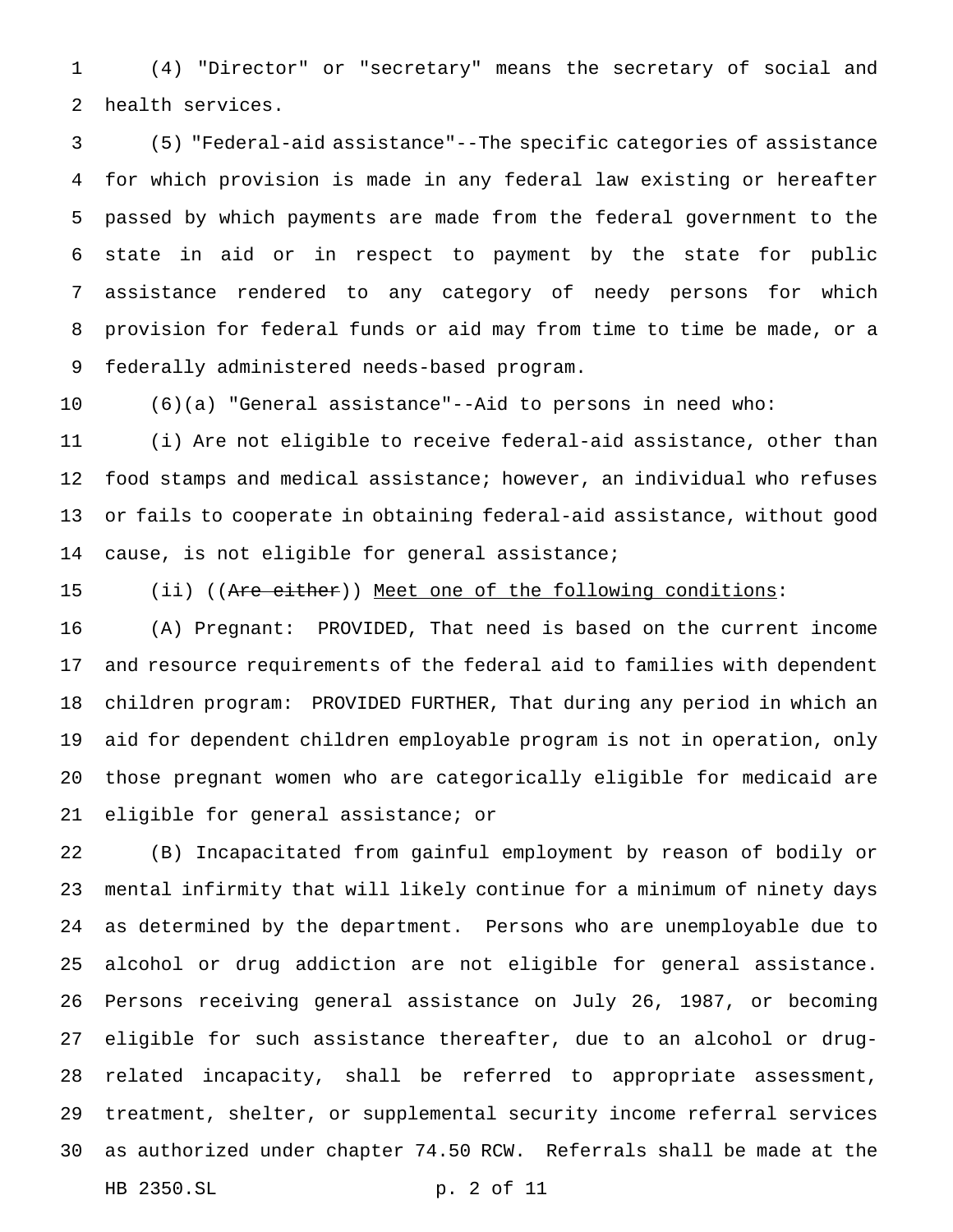time of application or at the time of eligibility review. Alcoholic and drug addicted clients who are receiving general assistance on July 26, 1987, may remain on general assistance if they otherwise retain their eligibility until they are assessed for services under chapter 74.50 RCW. This subsection (6)(a)(ii)(B) shall not be construed to prohibit the department from granting general assistance benefits to alcoholics and drug addicts who are incapacitated due to other physical or mental conditions that meet the eligibility criteria for the general assistance program;

 (iii) Are citizens or aliens lawfully admitted for permanent residence or otherwise residing in the United States under color of law; and

 (iv) Have furnished the department their social security account number. If the social security account number cannot be furnished because it has not been issued or is not known, an application for a number shall be made prior to authorization of assistance, and the social security number shall be provided to the department upon receipt.

 (b) Notwithstanding the provisions of subsection (6)(a)(i), (ii), and (c) of this section, general assistance shall be provided to the following recipients of federal-aid assistance:

 (i) Recipients of supplemental security income whose need, as defined in this section, is not met by such supplemental security income grant because of separation from a spouse; or

 (ii) To the extent authorized by the legislature in the biennial appropriations act, to recipients of aid to families with dependent children whose needs are not being met because of a temporary reduction in monthly income below the entitled benefit payment level caused by loss or reduction of wages or unemployment compensation benefits or some other unforeseen circumstances. The amount of general assistance

p. 3 of 11 HB 2350.SL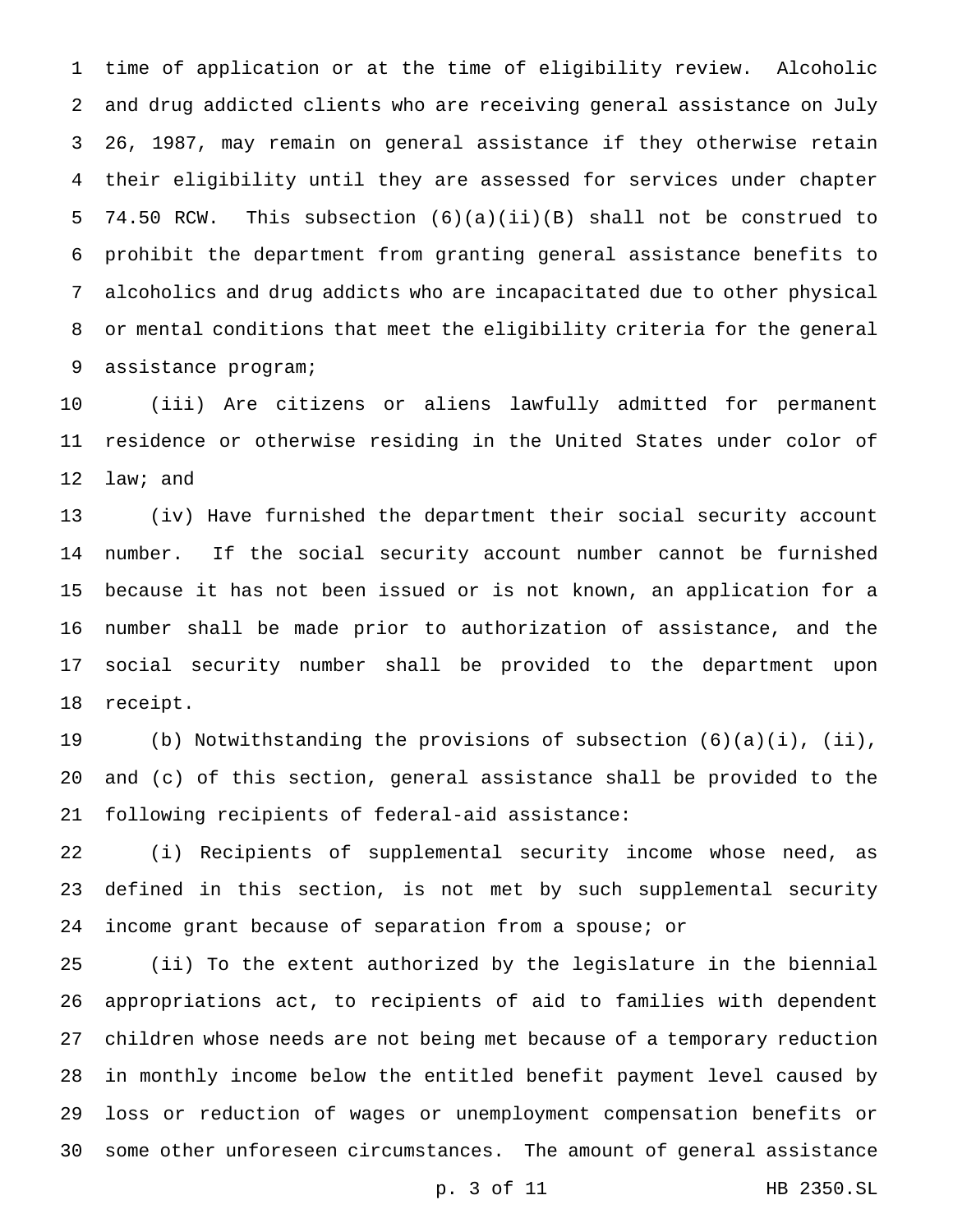authorized shall not exceed the difference between the entitled benefit payment level and the amount of income actually received.

 (c) General assistance shall be provided only to persons who are not members of assistance units receiving federal aid assistance, except as provided in subsection (6)(a)(ii)(A) and (b) of this section, and will accept available services which can reasonably be expected to enable the person to work or reduce the need for assistance unless there is good cause to refuse. Failure to accept such services shall result in termination until the person agrees to cooperate in accepting such services and subject to the following maximum periods of ineligibility after reapplication:

(i) First failure: One week;

13 (ii) Second failure within six months: One month;

 (iii) Third and subsequent failure within one year: Two months. (d) Persons found eligible for general assistance based on 16 incapacity from gainful employment may, if otherwise eligible, receive general assistance pending application for federal supplemental 18 security income benefits. Any general assistance that is subsequently 19 duplicated by the person's receipt of supplemental security income for 20 the same period shall be considered a debt due the state and shall by operation of law be subject to recovery through all available legal remedies.

23 (e) The department shall adopt by rule medical criteria for general assistance eligibility to ensure that eligibility decisions are consistent with statutory requirements and are based on clear, objective medical information.

27 ( $(\text{e})$ ) (f) The process implementing the medical criteria shall involve consideration of opinions of the treating or consulting physicians or health care professionals regarding incapacity, and any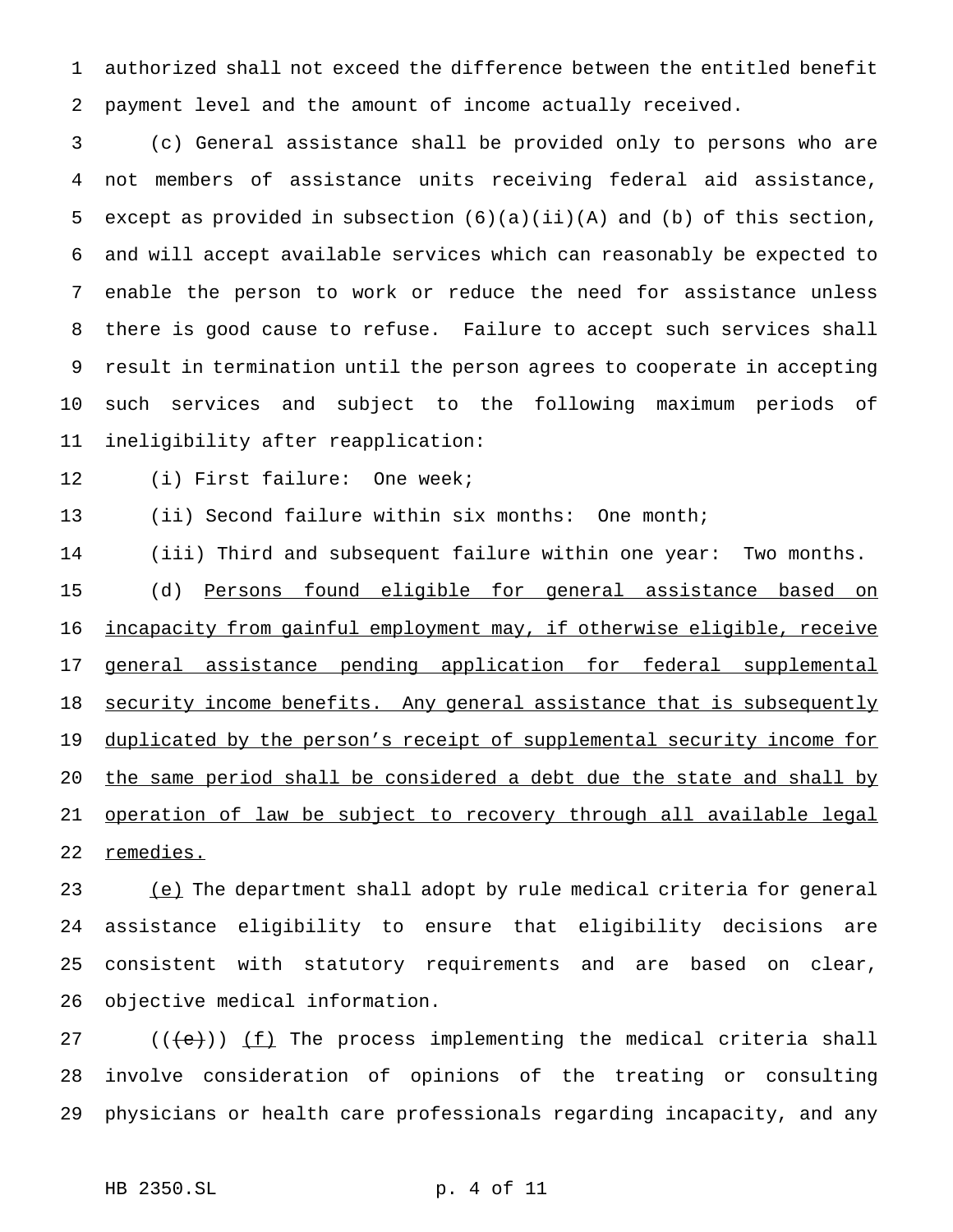eligibility decision which rejects uncontroverted medical opinion must set forth clear and convincing reasons for doing so.

3 ( $(\{\text{f}\})$ ) (g) Recipients of general assistance based upon a finding of incapacity from gainful employment who remain otherwise eligible shall not have their benefits terminated absent a clear showing of material improvement in their medical or mental condition or specific error in the prior determination that found the recipient eligible by reason of incapacitation. Recipients of general assistance based upon pregnancy who relinquish their child for adoption, remain otherwise eligible, and are not eligible to receive benefits under the federal aid to families with dependent children program shall not have their benefits terminated until the end of the month in which the period of six weeks following the birth of the recipient's child falls. Recipients of the federal aid to families with dependent children program who lose their eligibility solely because of the birth and relinquishment of the qualifying child may receive general assistance through the end of the month in which the period of six weeks following the birth of the child falls.

 (7) "Applicant"--Any person who has made a request, or on behalf of whom a request has been made, to any county or local office for assistance.

 (8) "Recipient"--Any person receiving assistance and in addition those dependents whose needs are included in the recipient's assistance.

 (9) "Standards of assistance"--The level of income required by an applicant or recipient to maintain a level of living specified by the department.

 (10) "Resource"--Any asset, tangible or intangible, owned by or available to the applicant at the time of application, which can be applied toward meeting the applicant's need, either directly or by

p. 5 of 11 HB 2350.SL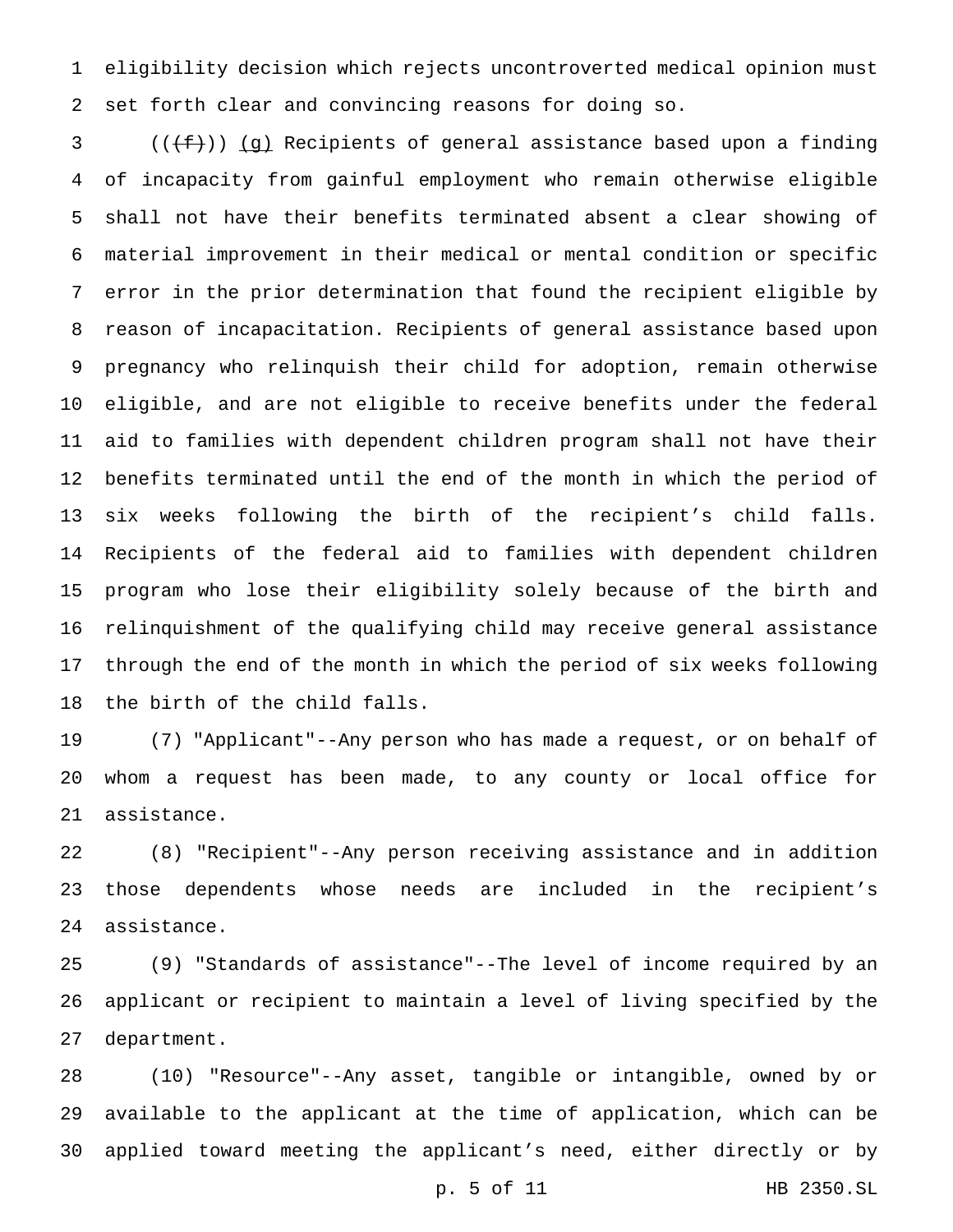conversion into money or its equivalent: PROVIDED, That an applicant may retain the following described resources and not be ineligible for public assistance because of such resources.

 (a) A home, which is defined as real property owned and used by an applicant or recipient as a place of residence, together with a reasonable amount of property surrounding and contiguous thereto, which is used by and useful to the applicant. Whenever a recipient shall cease to use such property for residential purposes, either for himself or his dependents, the property shall be considered as a resource which can be made available to meet need, and if the recipient or his dependents absent themselves from the home for a period of ninety consecutive days such absence, unless due to hospitalization or health reasons or a natural disaster, shall raise a rebuttable presumption of abandonment: PROVIDED, That if in the opinion of three physicians the recipient will be unable to return to the home during his lifetime, and the home is not occupied by a spouse or dependent children or disabled sons or daughters, such property shall be considered as a resource which can be made available to meet need.

 (b) Household furnishings and personal effects and other personal property having great sentimental value to the applicant or recipient, as limited by the department consistent with limitations on resources and exemptions for federal aid assistance.

 (c) A motor vehicle, other than a motor home, used and useful having an equity value not to exceed one thousand five hundred dollars. (d) All other resources, including any excess of values exempted, not to exceed one thousand dollars or other limit as set by the department, to be consistent with limitations on resources and exemptions necessary for federal aid assistance.

29 (e) Applicants for or recipients of general assistance ((may retain the following described resources in addition to exemption for a motor HB 2350.SL p. 6 of 11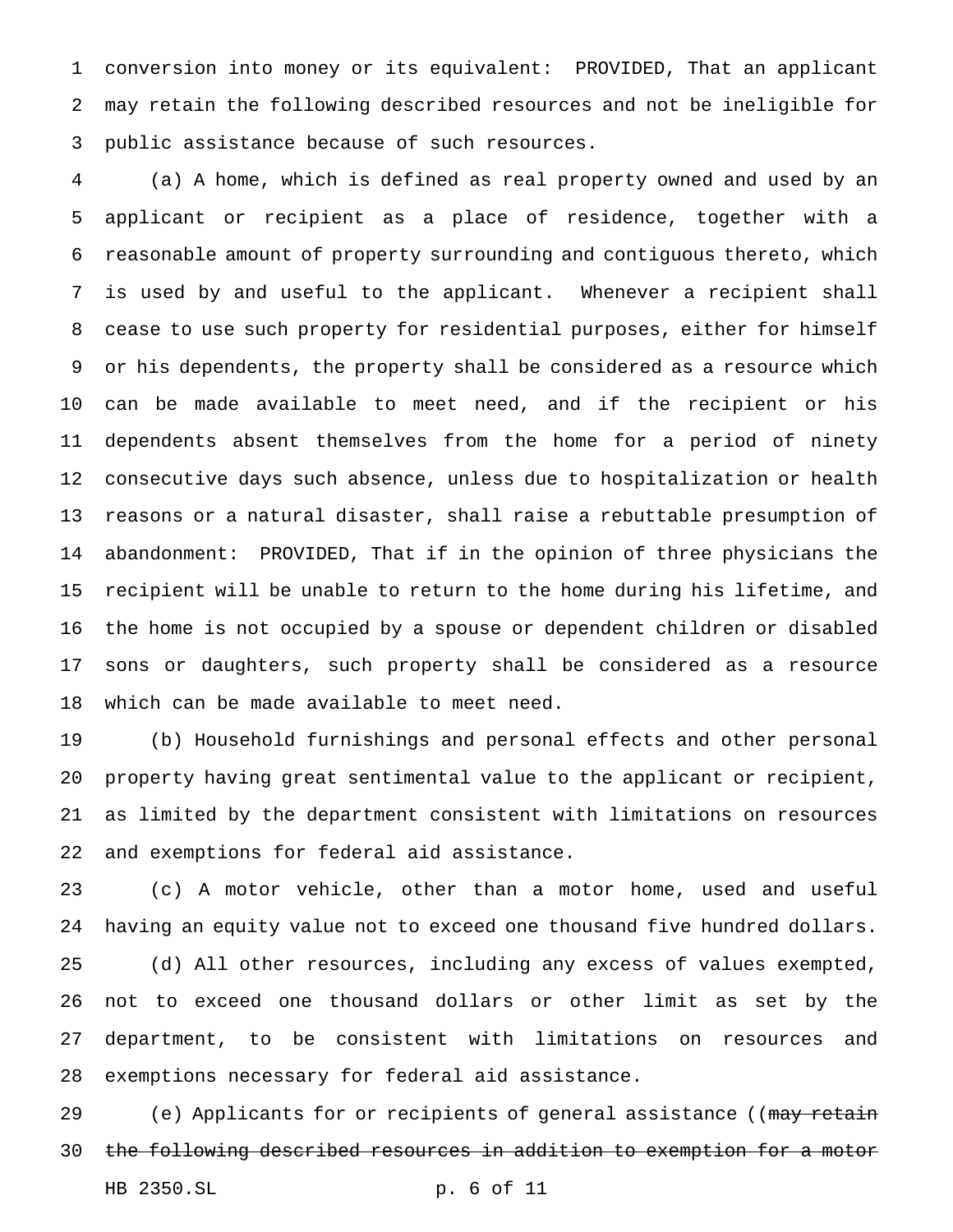1 vehicle or home and not be ineligible for public assistance because of

2 such resources:

3 (i) Household furnishings, personal effects, and other personal 4 property having great sentimental value to the applicant or recipient; 5 <del>(ii) Term and burial insurance for use of the applicant or</del> 6 recipient;

7 (iii) Life insurance having a cash surrender value not exceeding 8 one thousand five hundred dollars; and

9 (iv) Cash, marketable securities, and any excess of values above 10 one thousand five hundred dollars equity in a vehicle and above one 11 thousand five hundred dollars in cash surrender value of life 12 insurance, not exceeding one thousand five hundred dollars for a single 13 person or two thousand two hundred fifty dollars for a family unit of 14 two or more. The one thousand dollar limit in subsection (10)(d) of 15 this section does not apply to recipients of or applicants for general 16 assistance)) shall have their eligibility based on resource limitations 17 consistent with the aid to families with dependent children program 18 rules adopted by the department.

 (f) If an applicant for or recipient of public assistance possesses property and belongings in excess of the ceiling value, such value shall be used in determining the need of the applicant or recipient, except that: (i) The department may exempt resources or income when the income and resources are determined necessary to the applicant's or recipient's restoration to independence, to decrease the need for public assistance, or to aid in rehabilitating the applicant or recipient or a dependent of the applicant or recipient; and (ii) the department may provide grant assistance for a period not to exceed nine months from the date the agreement is signed pursuant to this section to persons who are otherwise ineligible because of excess real property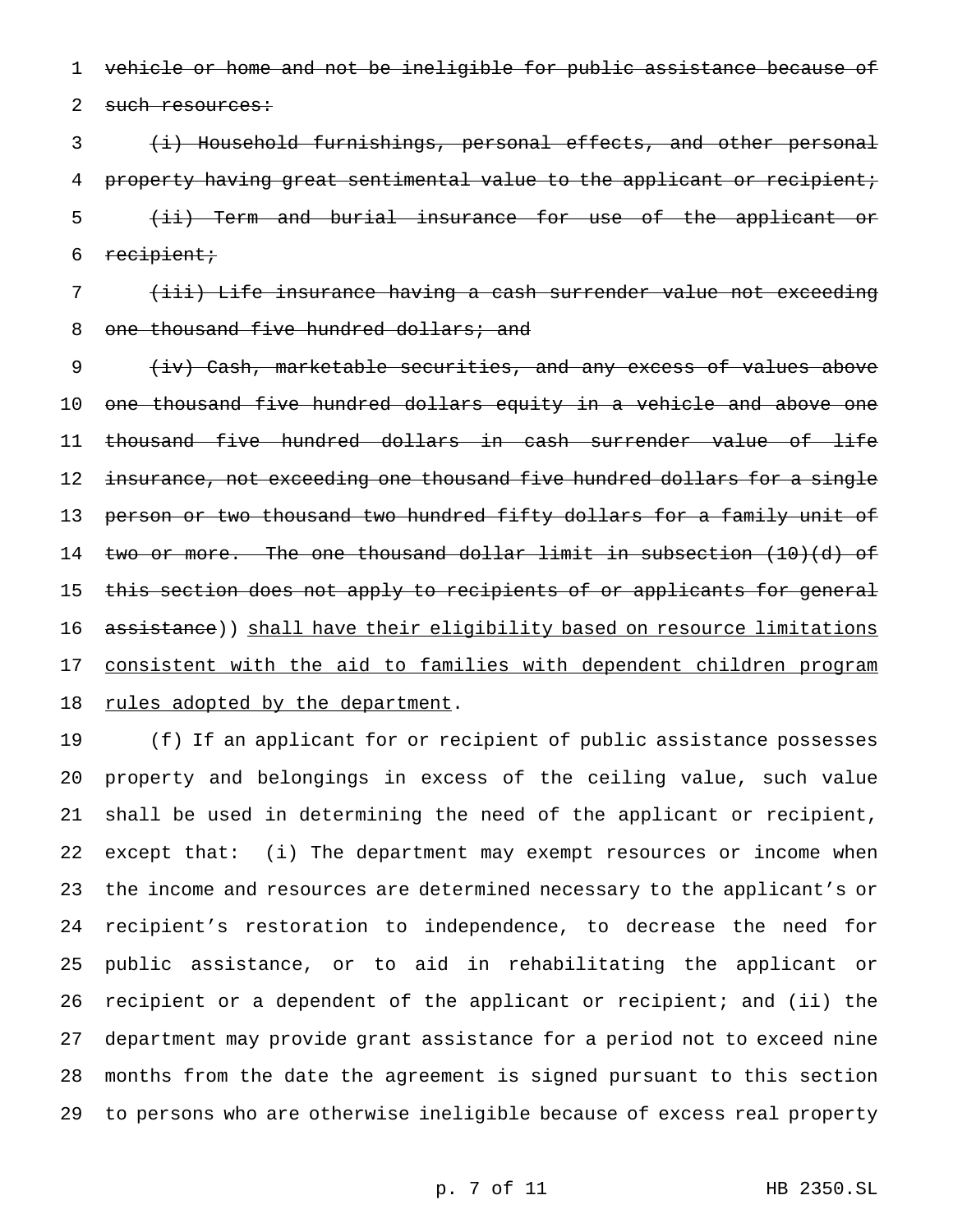owned by such persons when they are making a good faith effort to dispose of that property: PROVIDED, That:

 (A) The applicant or recipient signs an agreement to repay the lesser of the amount of aid received or the net proceeds of such sale; (B) If the owner of the excess property ceases to make good faith efforts to sell the property, the entire amount of assistance may become an overpayment and a debt due the state and may be recovered pursuant to RCW 43.20B.630;

 (C) Applicants and recipients are advised of their right to a fair hearing and afforded the opportunity to challenge a decision that good faith efforts to sell have ceased, prior to assessment of an 12 overpayment under this section; and

 (D) At the time assistance is authorized, the department files a lien without a sum certain on the specific property.

 (11) "Income"--(a) All appreciable gains in real or personal property (cash or kind) or other assets, which are received by or become available for use and enjoyment by an applicant or recipient during the month of application or after applying for or receiving public assistance. The department may by rule and regulation exempt income received by an applicant for or recipient of public assistance which can be used by him to decrease his need for public assistance or to aid in rehabilitating him or his dependents, but such exemption shall not, unless otherwise provided in this title, exceed the exemptions of resources granted under this chapter to an applicant for public assistance. In determining the amount of assistance to which an applicant or recipient of aid to families with dependent children is entitled, the department is hereby authorized to disregard as a resource or income the earned income exemptions consistent with federal requirements. The department may permit the above exemption of earnings of a child to be retained by such child to cover the cost of HB 2350.SL p. 8 of 11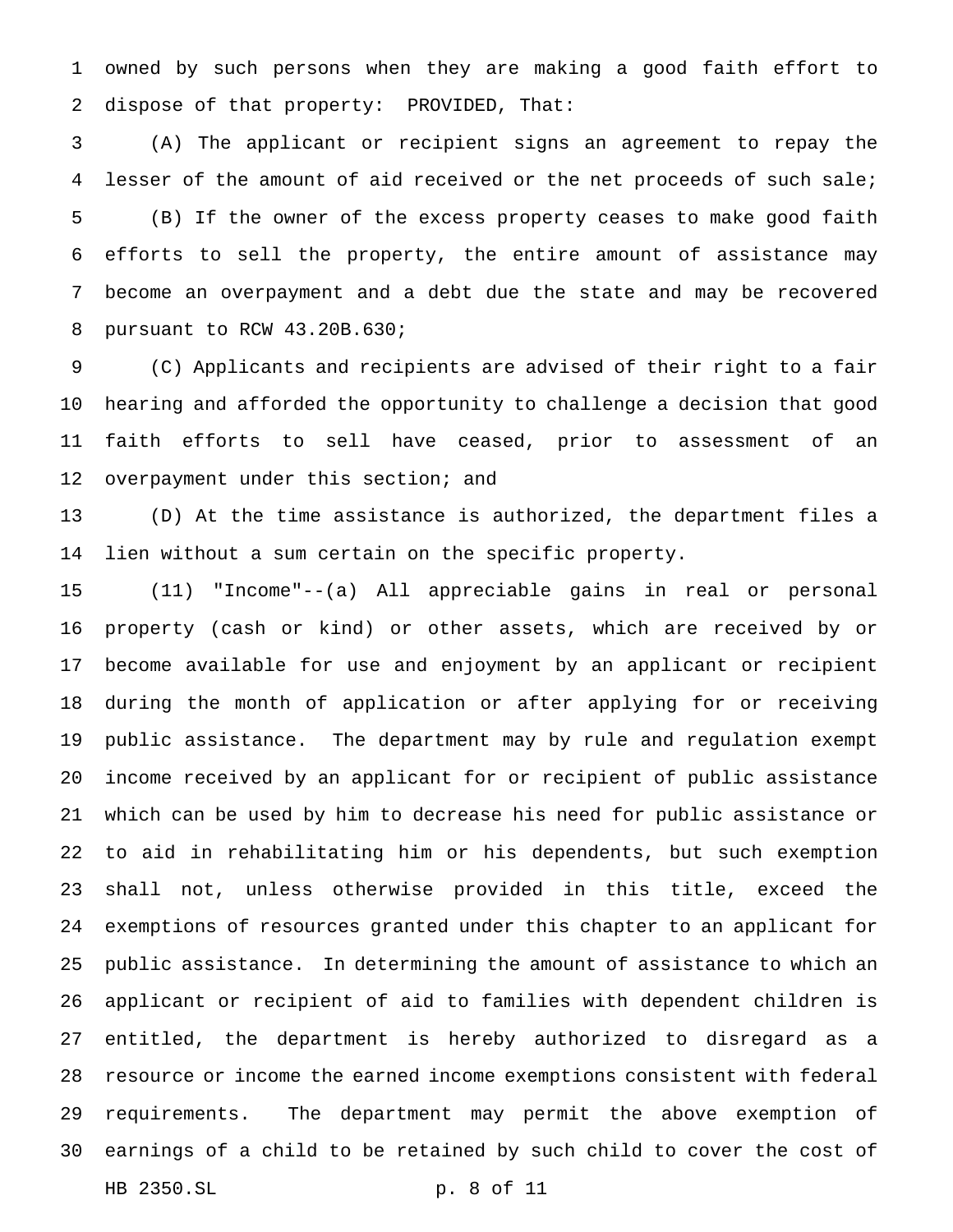special future identifiable needs even though the total exceeds the exemptions or resources granted to applicants and recipients of public assistance, but consistent with federal requirements. In formulating rules and regulations pursuant to this chapter, the department shall define income and resources and the availability thereof, consistent with federal requirements. All resources and income not specifically exempted, and any income or other economic benefit derived from the use of, or appreciation in value of, exempt resources, shall be considered in determining the need of an applicant or recipient of public assistance.

 (b) If, under applicable federal requirements, the state has the option of considering property in the form of lump sum compensatory awards or related settlements received by an applicant or recipient as income or as a resource, the department shall consider such property to be a resource.

 (12) "Need"--The difference between the applicant's or recipient's standards of assistance for himself and the dependent members of his family, as measured by the standards of the department, and value of all nonexempt resources and nonexempt income received by or available to the applicant or recipient and the dependent members of his family. (13) For purposes of determining eligibility for public assistance and participation levels in the cost of medical care, the department shall exempt restitution payments made to people of Japanese and Aleut ancestry pursuant to the Civil Liberties Act of 1988 and the Aleutian and Pribilof Island Restitution Act passed by congress, P.L. 100-383, including all income and resources derived therefrom.

 (14) In the construction of words and phrases used in this title, the singular number shall include the plural, the masculine gender shall include both the feminine and neuter genders and the present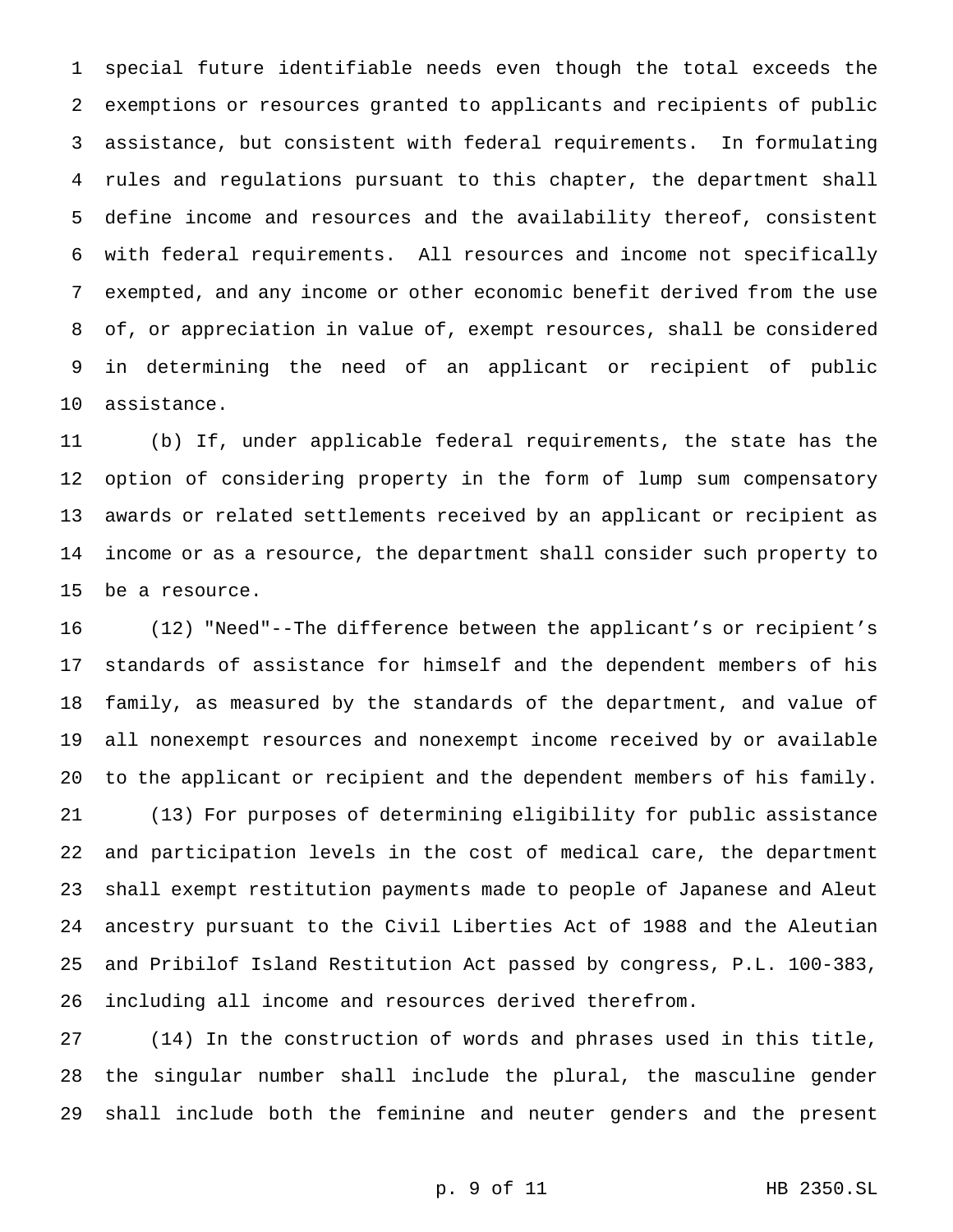tense shall include the past and future tenses, unless the context thereof shall clearly indicate to the contrary.

 **Sec. 2.** RCW 74.12.010 and 1983 1st ex.s. c 41 s 40 are each amended to read as follows:

 For the purposes of the administration of aid to families with dependent children assistance, the term "dependent child" means any child in need under the age of eighteen years who has been deprived of parental support or care by reason of the death, continued absence from the home, or physical or mental incapacity of the parent, and who is 10 <u>living</u> with ((<del>his father, mother, grandmother, grandfather, brother,</del> 11 sister, stepfather, stepmother, stepbrother, stepsister, uncle, aunt, 12 f<del>irst cousin, nephew, or niece</del>)) <u>a relative as specified under federal</u> 13 <u>aid to families with dependent children program requirements</u>, in a place of residence maintained by one or more of such relatives as his or their homes. The term a "dependent child" shall, notwithstanding the foregoing, also include a child who would meet such requirements except for his removal from the home of a relative specified above as a result of a judicial determination that continuation therein would be contrary to the welfare of such child, for whose placement and care the state department of social and health services or the county office is responsible, and who has been placed in a licensed or approved child care institution or foster home as a result of such determination and who: (1) Was receiving an aid to families with dependent children grant for the month in which court proceedings leading to such determination were initiated; or (2) would have received aid to families with dependent children for such month if application had been made therefor; or (3) in the case of a child who had been living with a specified relative within six months prior to the month in which such proceedings were initiated, would have received aid to families with HB 2350.SL p. 10 of 11